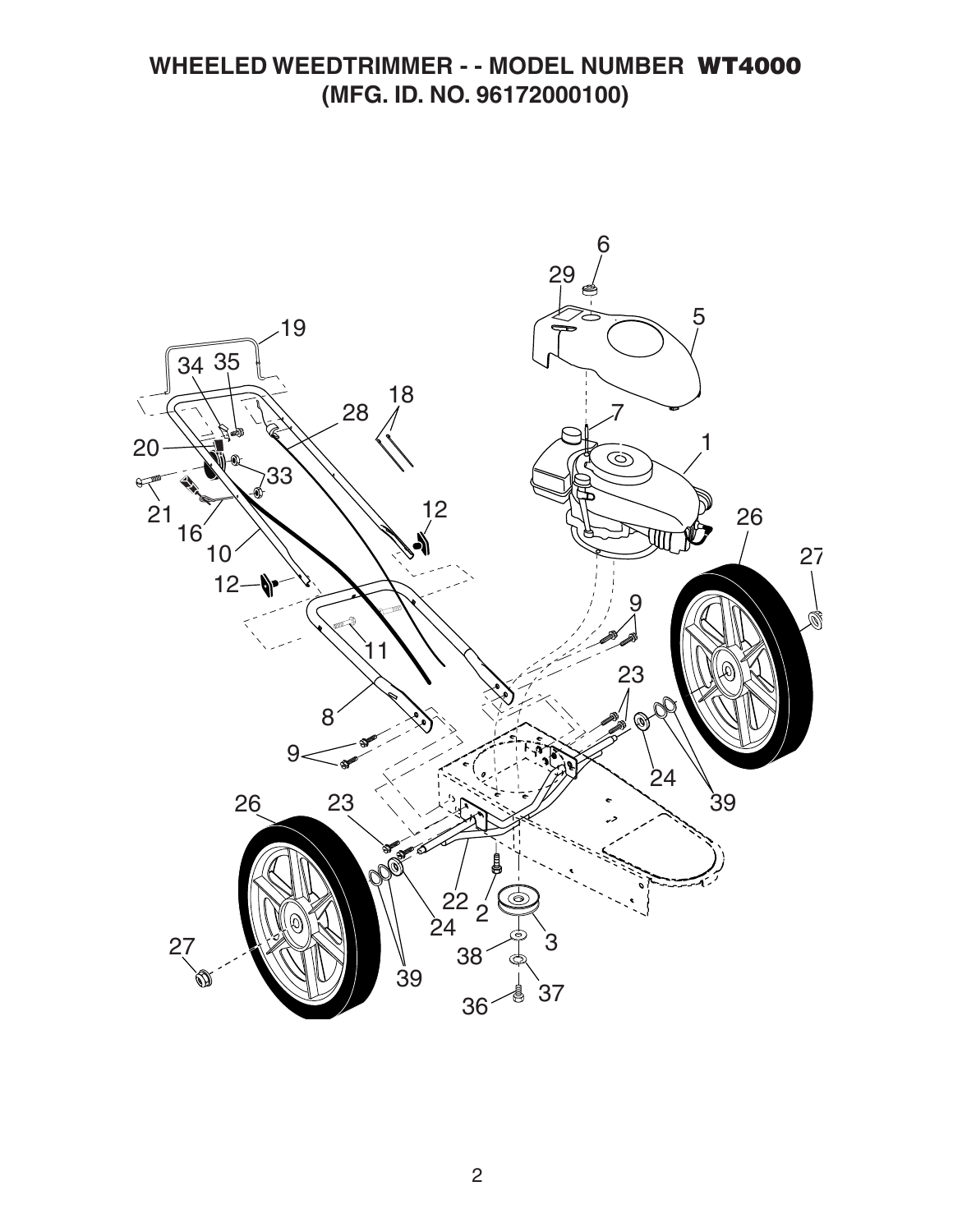## **WHEELED WEEDTRIMMER - - MODEL NUMBER WT4000 (MFG. ID. NO. 96172000100)**

 **KEY PART** 

| NO.            | NO.              | <b>DESCRIPTION</b>                       |
|----------------|------------------|------------------------------------------|
| 1              |                  | Engine, Tecumseh, Model Number LV195     |
|                | 150406           | Bolt, Engine Mounting 3/8-16             |
| 2<br>3<br>5    | 179466           | Pulley, Engine                           |
| $\overline{6}$ | 181701           | Cover, Engine, with Screen               |
| $\overline{7}$ | 174274<br>174030 | Knob, Engine Cover<br>Stud, Engine Cover |
| 8              | 169821X479       | Handle, Lower                            |
| 9              | 150078           | Screw, Hex Washer Head 5/16-18 x .75     |
| 10             | 169797X479       | Handle, Upper                            |
| 11             | 191574           | Bolt, Handle                             |
| 12             | 189713X428       | Knob, Handle                             |
| 16             | 179585           | Guide, Rope                              |
| 18             | 66426            | <b>Wire Tire</b>                         |
| 19             | 176983           | <b>Control Bar</b>                       |
| 20             | 174934           | <b>Throttle Control</b>                  |
| 21             | 158755           | Screw, Hex Washer Head                   |
| 22             | 169787           | Axle Shaft Assembly                      |
| 23<br>24       | 173715<br>169789 | Screw                                    |
| 26             | 174721           | Spacer, Axle<br>Wheel, 10 x 1.75         |
| 27             | 83923            | Hex Flange Locknut 3/8-16                |
| 28             | 181699           | Drive Control                            |
| 29             | 174598           | Decal, Warning                           |
| 33             | 132004           | Nut                                      |
| 34             | 86899X004        | Bracket, Upstop                          |
| 35             | 750634           | Screw, Threaded, Rolled #10-24 x 1/2     |
| 36             | 851084           | Bolt, Hex Head                           |
| 37             | 850263           | Washer, Lock                             |
| 38             | 851074           | Washer, Flat, Hardened                   |
| 39             | 57143            | Washer, Wave                             |
| $-$            | 177817           | Operator's Manual, English               |
| $-$            | 180102           | Operator's Manual, French                |
| - -            | 196282           | Repair Parts Manual, English / French    |

**NOTE:** All component dimensions given in U.S. inches. 1 inch = 25.4 mm **IMPORTANT:** Use only Original Equipment Manufacturer (O.E.M.) replacement parts. Failure to do so could be hazardous, damage your lawn mower and void your warranty.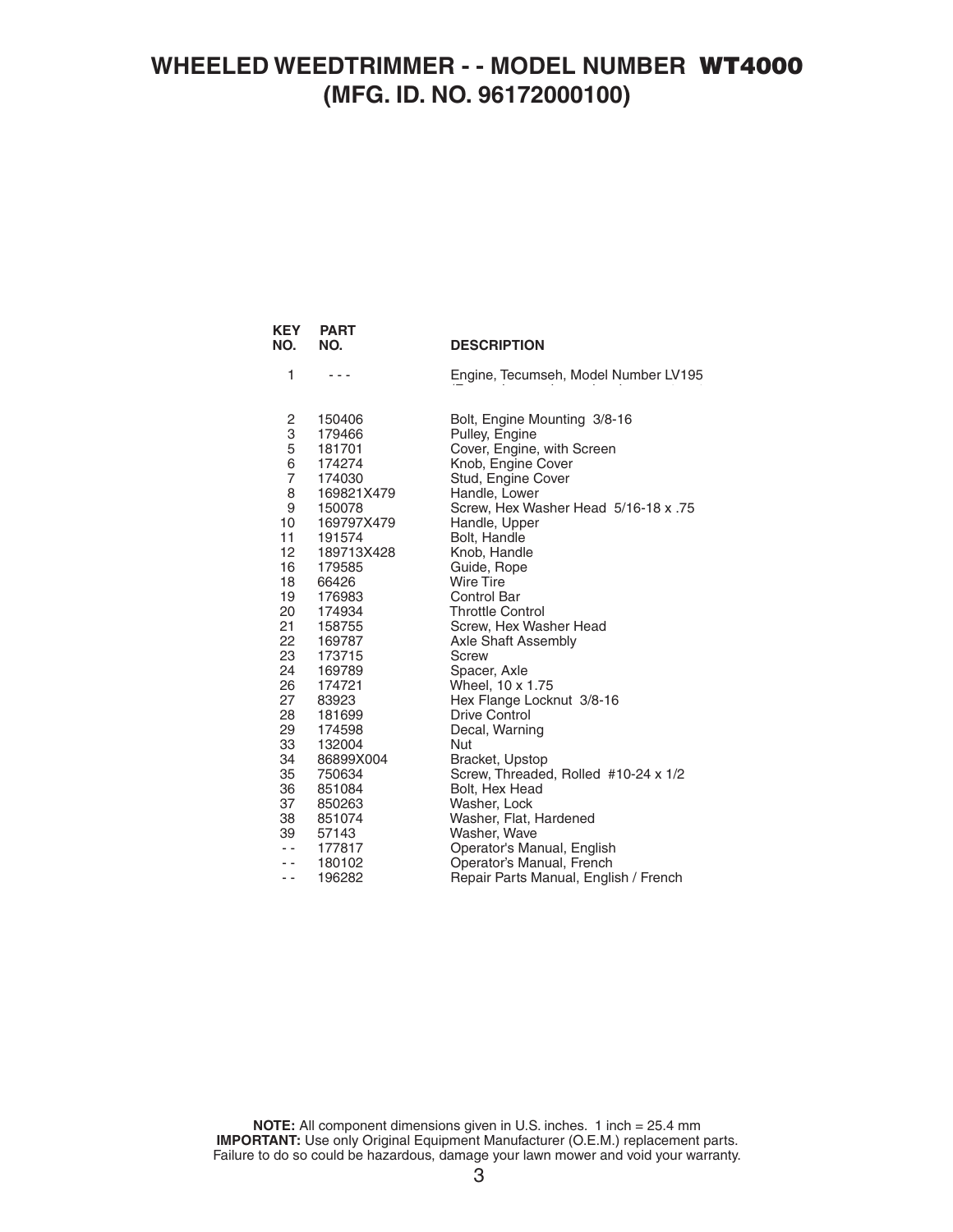